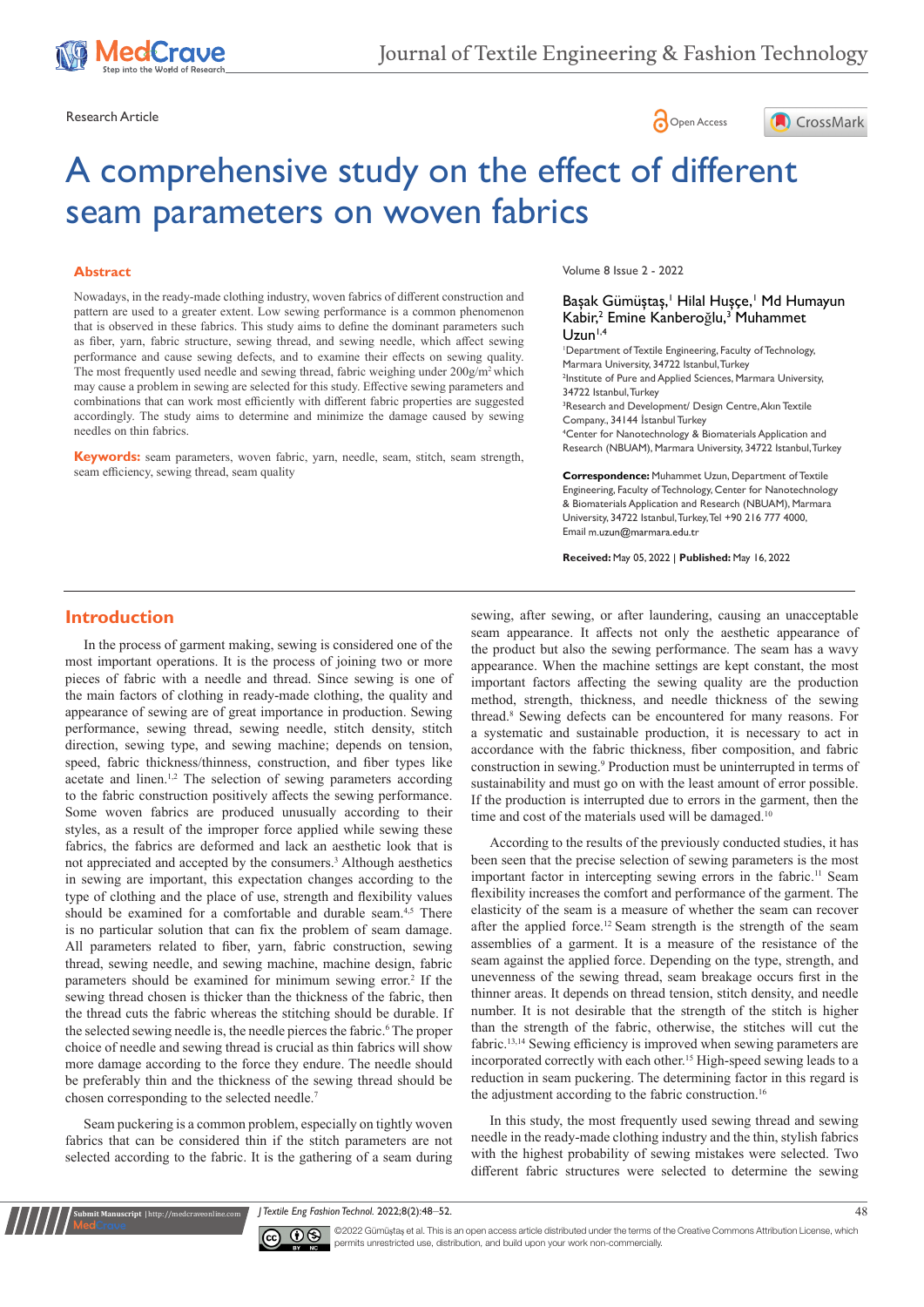behavior. To compare the sewing performances of the fabrics, the fabrics were sewn using 2 different needles, 2 different sewing threads, and two different densities (number of steps) in the weft and warp direction, and the seam strength, elongation, and seam appearance of the samples were examined.

During the study, the fabric contact increases along with the increase of variable yarn number observed. This phenomenon creates a partial friction effect on the yarns either in warp or weft direction and yarn slippage is visible in warp or weft direction after a few uses of the product. However, the main effect is that the yarns in the weft and warp directions are more durable than the sewing thread, resulting in breakage in the fabric. In both cases, the adverse effect of sewing thread selection on the final product has been extensively investigated in the study.

To define the dominant parameters such as fiber, yarn, fabric structure, sewing thread, and sewing needle, which affect sewing performance and cause sewing defects, and to examine their effects on sewing quality. The most frequently used needle and sewing thread, fabric weighing under 200g/m2 which may cause a problem in sewing are selected for this study. Effective sewing parameters and combinations that can work most efficiently with different fabric properties are suggested accordingly. The study aims to determine and minimize the damage caused by sewing needles on thin fabrics.

#### **Materials and methods**

In the study, Brother DB2-B736-3TR automatic straight stitch machine with a knife, Orange brand sewing needles 10DB70, 14DB90, and 16DB100 were used. For the measurement of seam strength and elongation, 72 samples were taken from two fabrics separately in the warp and weft direction.

The samples used in the experiment were prepared with two different fabrics (acetate, rayon), different directions (warp, weft), different sewing threads (24 Tex, 40 Tex), and different stitch density

**Table 1** Used fabrics properties

(3 and 5 stitches/cm). All physical tests applied to the fabric were kept under standard laboratory conditions for 24 hours and were carried out under standard atmospheric conditions  $(20\pm2)$ °C and  $(65\pm2%)$ humidity according to TS EN ISO 139 (10) standard. The supply of fabric and sewing threads used in all tests performed in the study was provided and carried out by AKIN TEXTILE AS (Table 1) (Table 2).

The coding system used in this study in figures, charts, and tables: **10/24/5**



The strength and elongation values of fabric 1 and fabric 2 in the warp and weft directions are given in Table 3 and Table 4. It is seen that the samples sewn in the weft direction in Fabric 1 show less elongation compared to the samples sewn in the warp direction. For fabric 2, the same incident is observed. The density of weft yarn is less than warp yarn and the stitch circulates more easily between the weft yarns which is the main reason for the lower elongation and strength values of weft yarn in comparison to the warp yarn. The increase in the number of stitch steps in the fabric decreased the elongation and strength values. It can be said that the increase in the number of steps enhances the performance in the joining process of two fabrics. It has been observed that the increase in the number of threads used in sewing decreases the elongation and strength values. It is due to the increase in sewing thread strength. Although there is no scientific difference in elongation and strength values of the sewing needles, it is very important to select the proper needle. If the needle selection is wrong, then fabrics warp and weft yarns are damaged, which affects the appearance of the fabric.

| Fabric<br>no | Warp                         | Weft                           | Warp<br>density | Weft<br>density | Weight $\left(\frac{g}{m^2}\right)$ | Thickness (mm) |
|--------------|------------------------------|--------------------------------|-----------------|-----------------|-------------------------------------|----------------|
|              | A:60/2RR Penye Compact T24Z  | A:60/2RR Penye Compact T24Z 24 |                 |                 | 30                                  | 0.42           |
|              | $B:16/1$ Linen               | $B:16/1$ Linen                 |                 |                 |                                     |                |
|              | 120F65 Acetate Glossy TM600S | 120F30 Rayon Glossy T1300S     | 68              |                 | 146                                 | 0.34           |
|              |                              |                                |                 |                 |                                     |                |

**Table 2** Used seam parameters

| <b>Fabric no</b> | <b>Seam direction</b> | Sewing thread (Tex) | Seam needles  | Seam tightness (stitch/cm) |  |  |  |  |
|------------------|-----------------------|---------------------|---------------|----------------------------|--|--|--|--|
|                  | Weft                  | 24                  | <b>IODB70</b> |                            |  |  |  |  |
|                  | Warp                  | 40                  | 14DB90        |                            |  |  |  |  |
|                  |                       |                     | 16DB100       |                            |  |  |  |  |

**Table 3** Seam strength and elongation values for warp and weft direction of fabric1

| <b>FABRIC I</b>   |                  |               |           |                 |             |         |                 |               |             |            |                 |               |  |  |
|-------------------|------------------|---------------|-----------|-----------------|-------------|---------|-----------------|---------------|-------------|------------|-----------------|---------------|--|--|
| <b>Direction</b>  | Warp             |               |           |                 |             |         |                 | Weft          |             |            |                 |               |  |  |
| Seam<br>tightness | 3 Stitch/<br>cm. | 5 Stitch/cm   |           |                 | 3 Stitch/cm |         |                 |               | 5 Stitch/cm |            |                 |               |  |  |
|                   |                  |               |           |                 |             |         |                 |               |             |            |                 |               |  |  |
| <b>Needles</b>    | ۱0               | 14            | ۱6        | $\overline{10}$ | 14          | 16      | $\overline{10}$ | 14            | 16          | 10         | $\overline{14}$ | 16            |  |  |
| Str/El.           | mm/N             | mm/N          | mm/N      | mm/N            | mm/N        | mm/N    | mm/N            | mm/N          | mm/N        | mm/N       | mmN             | mm/N          |  |  |
| 24Tex             | 3.5/60           | 3.5/60        | 3.33/59.9 | 5.33/60         | May-60      | 4.5/60  | 2.8/59.7        | 3.16/60       | 3.5/60      | 5.17/60    | 4.8/60          | 5.33/59.3     |  |  |
| 40Tex             | 3.66/60          | <b>Mar-60</b> | 3.34/60   | 4.66/60         | Apr-60      | 4.83/60 | 3.5/60          | <b>Mar-60</b> | 3.5/60      | 3.66/59.47 | May-60          | <b>May-60</b> |  |  |

**Citation:** Gümüştaş B, Huşçe H, Kabir MH, et al. A comprehensive study on the effect of different seam parameters on woven fabrics. *J Textile Eng Fashion Technol.* 2022;8(2):48‒52. DOI: [10.15406/jteft.2022.08.00300](https://doi.org/10.15406/jteft.2022.08.00300)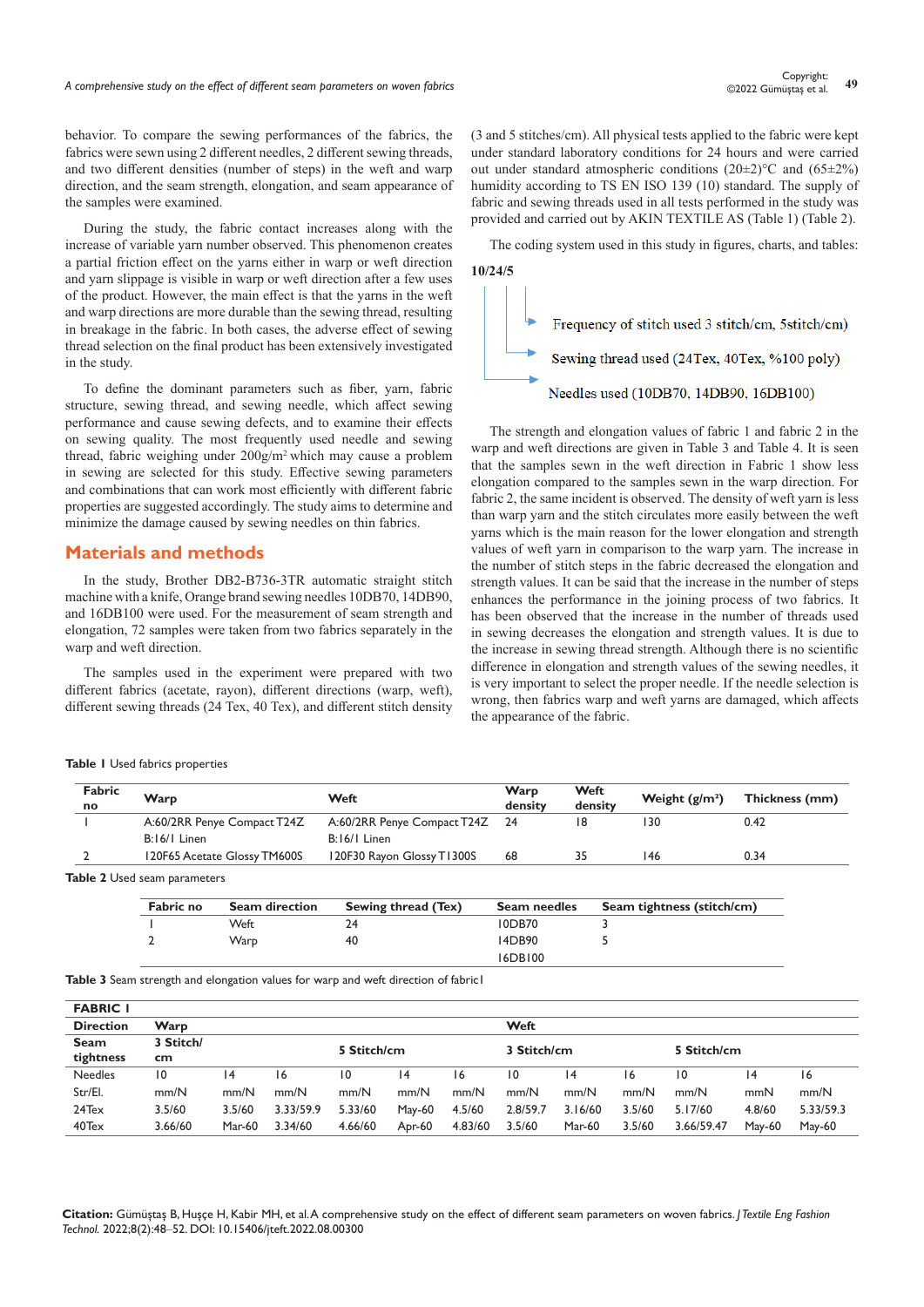| <b>FABRIC 2</b>       |          |                 |           |              |             |         |         |             |          |           |             |         |  |  |
|-----------------------|----------|-----------------|-----------|--------------|-------------|---------|---------|-------------|----------|-----------|-------------|---------|--|--|
| <b>Direction</b>      | Warp     |                 |           |              |             |         |         | Weft        |          |           |             |         |  |  |
| <b>Seam tightness</b> |          | 3 Stitch/cm     |           |              | 5 Stitch/cm |         |         | 3 Stitch/cm |          |           | 5 Stitch/cm |         |  |  |
| <b>Needles</b>        | 10       | $\overline{14}$ | 16        | $10^{\circ}$ | 14          | 16      | 10      | 14          | 16       | 10        | 14          | 16      |  |  |
| Str/El.               | mm/N     | mm/N            | mm/N      | mm/N         | mm/N        | mm/N    | mm/N    | mm/N        | mm/N     | mm/N      | mm/N        | mm/N    |  |  |
| 24Tex                 | 5.5/59.9 | 6.17/60         | lun-60    | 4.83/60      | 5/59.9      | 4.66/60 | 2.16/60 | 2.5/60      | 2.5/59.9 | 3.33/59.7 | 3.67/59.9   | 3.5/60  |  |  |
| 40Tex                 | May-60   | May-60          | 5.17/59.9 | 4/59.3       | 4.5/60      | Apr-60  | 2/59.3  | 2/59.7      | 2/59.7   | 3.33/59.3 | 3.16/59.3   | 3.16/60 |  |  |

**Table 4** Seam Strength and Elongation Values for Warp and Weft direction of Fabric2

# **Results and discussions**

When Figure 1 is examined, the lowest elongation is seen in 16DB100 needle and 24Tex sewing thread. If the 16DB100 needle is thicker than it should be, it disrupts the 90-degree right angle formed by the warp and weft threads and creates a hole. However, the formation of this hole is positive from the point of view of the sewing thread.

Figure 5L illustrates the negative effects in the sections where the stitching is along with perforations due to the abrasion in the warp and weft threads of the fabric. Choosing needle number 10DB70, which is a finer needle molded with 24Tex sewing thread, will be more usable in terms of fabric appearance and elongation values.

Compared to the samples prepared in the warp direction, they gave the expected values in the samples formed in the weft direction. In the samples prepared in the weft direction, a large density of the stitch passes over the warp yarns of the fabric, and the strength and elongation values and the stitch appearance are directly proportional. Because of this situation, the values in Figure 2 directly determine the appropriate parameters. The lowest elongation and strength values are seen in the 10DB70 needle and 24Tex sewing thread. Figure 5G shows that the fabric appearance is also smooth.

When Figure 3 is examined, low elongation and strength values are seen in needles 16DB100 and 10DB70. When the 16DB100 needle pierces the warp yarns of the fabric, the elongation values are low. The appearance of the needle number 10 DB70 is also quite good when looking at Figure 5A. When the density is examined in Figure 3, it is seen that as the number of stitch/cm increases, although there was not much change in the strength and elongation values, the decrease in the number of stitching due to the construction of the fabric 2 caused a grin in the seam. An increase in the number of sewing steps too much is not considered appropriate as it will compress the warp yarns of the fabric, thus causing shrinkage and increasing the risk of sewing thread slippage.

When Figure 4 is examined, it is observed that the lowest elongation and strength value is in the 40Tex sewing thread. As the sewing thread passes between the warp and weft yarns of the fabric, it creates frictional force and movement together with the sewing needle. Figure 5B depicts that it directly affects the fabric appearance and elongation values. For fabric 2, 40Tex sewing threads are considered suitable. It has been observed that the thread to be used in fabric sewing is close to the fabric warp count, which minimizes the mistakes that occur during sewing and enhances the sewing performance.





|    | WEFT DIRECTION<br>FABRIC 1                                                                                                                                                                                                                                                                     |  |  |                                                                                                 |  |  |  |  |  |  |  |  |  |
|----|------------------------------------------------------------------------------------------------------------------------------------------------------------------------------------------------------------------------------------------------------------------------------------------------|--|--|-------------------------------------------------------------------------------------------------|--|--|--|--|--|--|--|--|--|
|    | $\equiv$ Elongation Values $\equiv$ Strength                                                                                                                                                                                                                                                   |  |  |                                                                                                 |  |  |  |  |  |  |  |  |  |
| 10 | $2.8\frac{5.9}{2}$ $5.17\frac{6}{2}$ $3.16\frac{6}{2}$ $4.8\frac{6}{2}$ $3.5\frac{6}{2}$ $5.35.9$ $3.5\frac{6}{2}$ $3.6\frac{5.9}{2}$ $3.6\frac{6}{2}$ $3.6\frac{6}{2}$ $3.6\frac{6}{2}$ $3.6\frac{6}{2}$ $3.6\frac{6}{2}$ $3.6\frac{6}{2}$ $3.6\frac{6}{2}$ $3.6\frac{6}{2}$ $3.6\frac{6}{2}$ |  |  |                                                                                                 |  |  |  |  |  |  |  |  |  |
|    |                                                                                                                                                                                                                                                                                                |  |  | <u>i di si si si si si di si</u>                                                                |  |  |  |  |  |  |  |  |  |
|    |                                                                                                                                                                                                                                                                                                |  |  | 10/24/3 10/24/5 14/24/3 14/24/5 16/24/3 16/24/5 10/40/3 10/40/5 14/40/3 14/40/5 16/40/3 16/40/5 |  |  |  |  |  |  |  |  |  |

**Figure 2** Strength and elongation graph of fabric 1 (Sewed with a frequency of 3 and 5 in the weft direction).

| WARP DIRECTION<br>FABRIC <sub>2</sub> |                                              |  |                                         |  |  |  |  |  |  |  |                                                                                                 |  |
|---------------------------------------|----------------------------------------------|--|-----------------------------------------|--|--|--|--|--|--|--|-------------------------------------------------------------------------------------------------|--|
|                                       | $\equiv$ Elongation Values $\equiv$ Strength |  |                                         |  |  |  |  |  |  |  |                                                                                                 |  |
| 10                                    | 5.55.9                                       |  |                                         |  |  |  |  |  |  |  | $4.83^6$ $6.146$ $5.5.9$ $6.6$ $4.66^6$ $5.6$ $4.5^6$ $5.9$ $5.6$ $4.5^6$ $5.17^5.9$ $4.6$      |  |
|                                       |                                              |  | <u>nd di il di il di si si di di di</u> |  |  |  |  |  |  |  |                                                                                                 |  |
|                                       |                                              |  |                                         |  |  |  |  |  |  |  | 10/24/3 10/24/5 14/24/3 14/24/5 16/24/3 16/24/5 10/40/3 10/40/5 14/40/3 14/40/5 16/40/3 16/40/5 |  |

**Figure 3** Strength and elongation graph of fabric 2 (Sewed with a frequency of 3 and 5 in the warp direction).

**Citation:** Gümüştaş B, Huşçe H, Kabir MH, et al. A comprehensive study on the effect of different seam parameters on woven fabrics. *J Textile Eng Fashion Technol.* 2022;8(2):48‒52. DOI: [10.15406/jteft.2022.08.00300](https://doi.org/10.15406/jteft.2022.08.00300)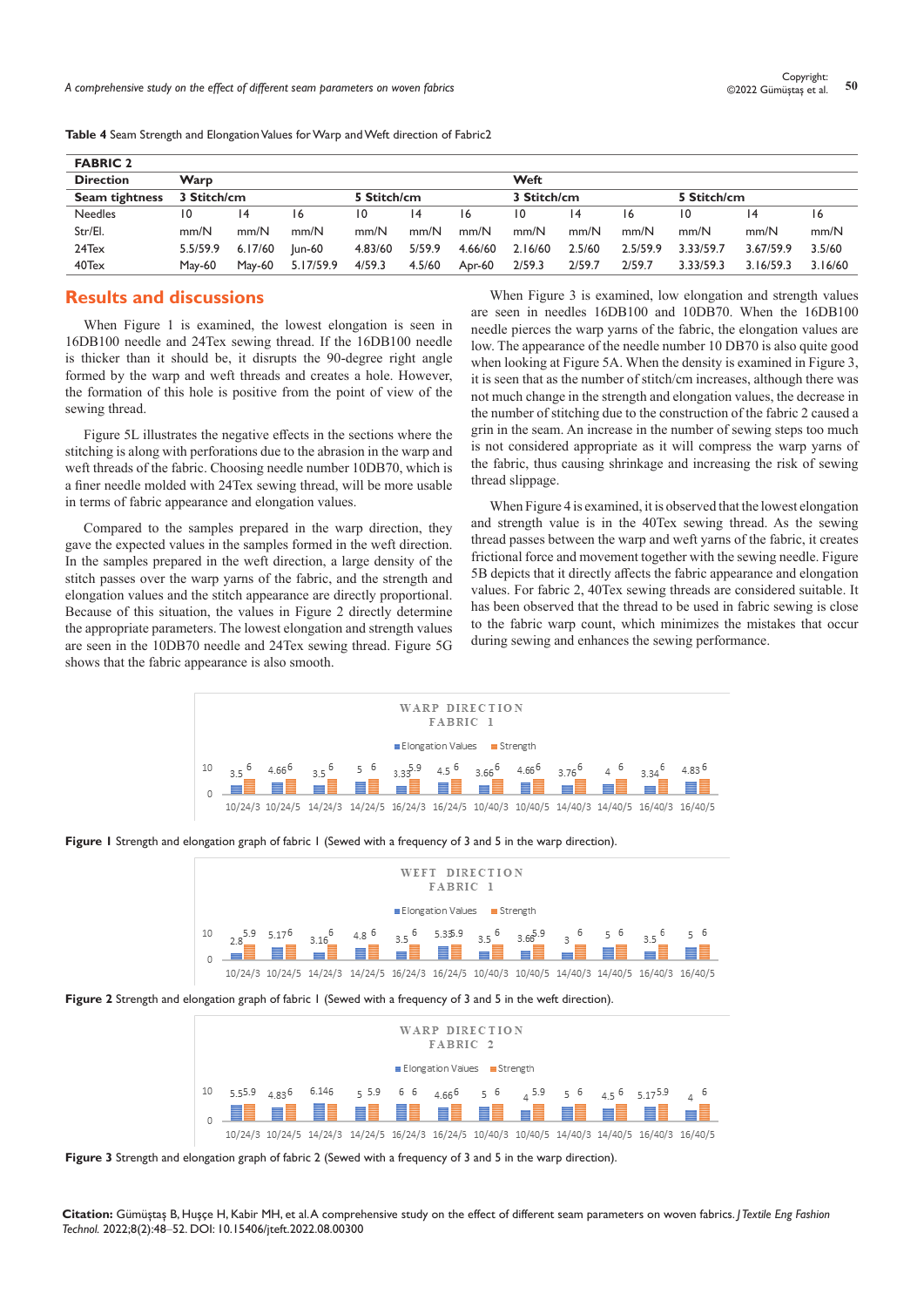

**Figure 4** Strength and elongation graph of fabric 2 (Sewed with a frequency of 3 and 5 in the weft direction).



L(16/24/3)



M(16/24/5)

Figure 5 Photos of the samples used in fabric 1 and fabric 2.

# **Conclusion**

In the study, the parameters that can be applied to fabrics weighing under 200 gr/m2 with thicknesses less than 0.4 mm were examined, and the results were observed. Thinner sewing threads increased the elongation values, yarn breaks were observed whereas visible shrinkage was observed in much thicker sewing threads. The suitability of the needle parameter in sewing has been decided by considering the appearance of the fabric after sewing. For weights, less than 200gr/cm and fabric thickness of 0.4mm, needle size 10DB70 are suitable for both fabrics. Increasing the seam per step in the fabric combination causes puckering due to fabric faults, while excessive lowering causes the seam to be open. 3-5 stitches/cm is considered ideal for both fabrics. When warp and weft samples are examined, the weft direction corresponding to the stitch in the production direction is more suitable because it ensures that the main stitch passes over the fabric warp threads, making it stronger. Moreover, the warp threads are thinner than the weft threads. As a result, they do not form potholes or thickness on the fabric surface.

#### **Acknowledgments**

The authors would like to express thanks and gratitude to Naz Kadınkız and Emine Duman for providing support during this research work.

### **Funding**

None.

# **Conflicts of interest**

Authors declare that there is no conflict of interest.

#### **References**

1. [Choudhary AGAK. Effect of some fabric and sewing conditions on](https://www.hindawi.com/journals/jtex/2013/157034/)  apparel seam characteristics. *[Hindawi Publishing Corporation Journal](https://www.hindawi.com/journals/jtex/2013/157034/)  of Textiles*[. 2013:1–7.](https://www.hindawi.com/journals/jtex/2013/157034/)

**Citation:** Gümüştaş B, Huşçe H, Kabir MH, et al. A comprehensive study on the effect of different seam parameters on woven fabrics. *J Textile Eng Fashion Technol.* 2022;8(2):48‒52. DOI: [10.15406/jteft.2022.08.00300](https://doi.org/10.15406/jteft.2022.08.00300)